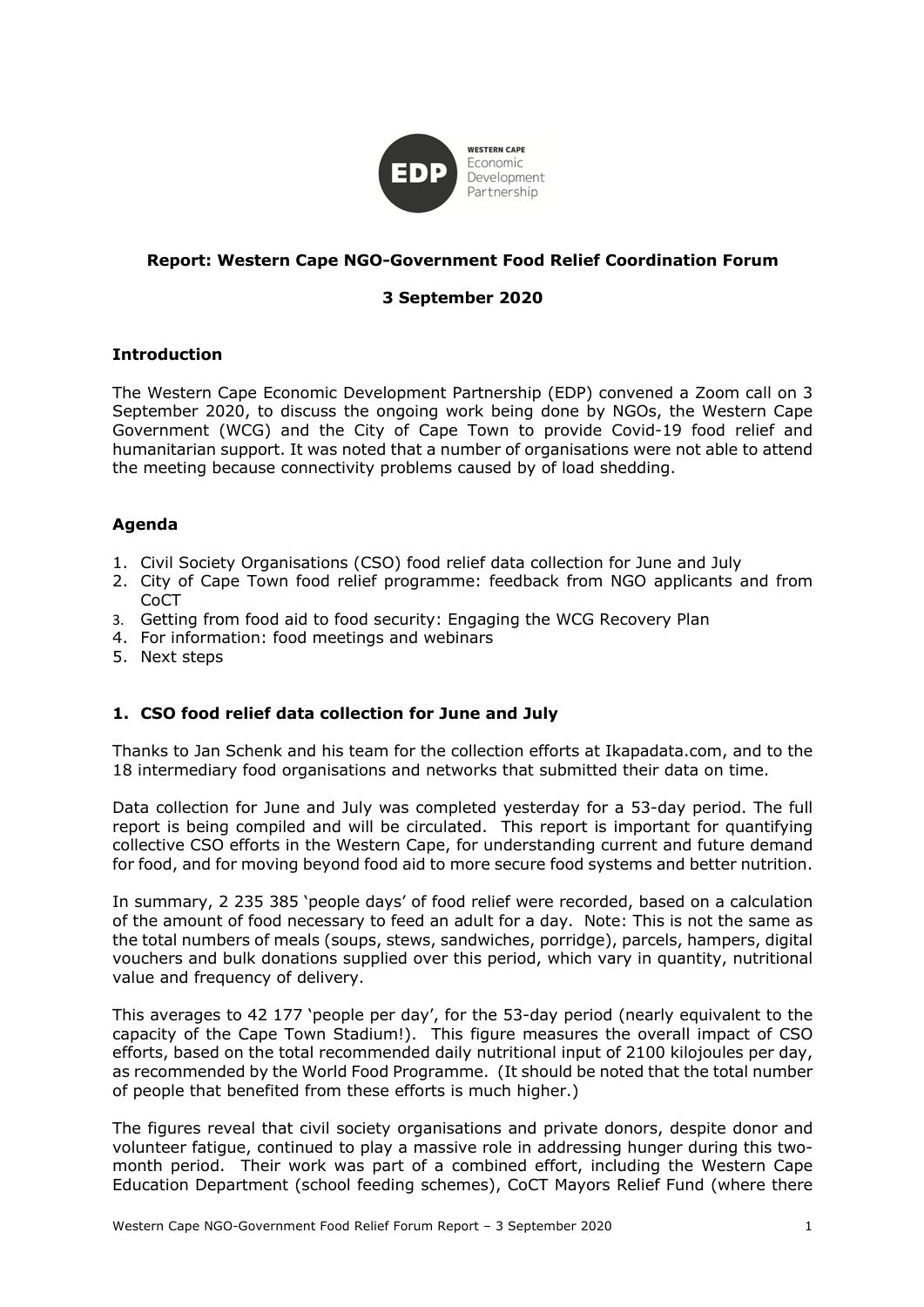was some overlap in the figures) and the SASSA Special Covid-19 grant, which continued to be paid. For the latter, Henry de Grass of SASSA confirmed that, as at 12 August 2020, 325,053 Western Cape SASSA Covid-19 Grants had been approved. Of these, 248,243 had received payment by the same date. A breakdown per area, ward or municipality was not provided.

There is a need to follow up on this data with more specialist discussions, under four main headings or themes:

- Measuring solidarity: The role played by wider networks of supporters, donors (local and foreign), citizen volunteers, foundations, private sector infrastructure, farming sector donations, CANs, etc.
- The process of obtaining CSO data, and the potential use of Airtable software as a common basis for recording data and mapping distribution points.
- Motivating for a shift from quantity (amount of starch) to quality (nutrition) of food relief. This entails exploring the role of traders, vendors, small scale food producers and food gardens in supplementing diets with fresh food and vegetables. Specifically, the Yebo Fresh model should be examined.
- The value of private sector expertise in supporting community initiatives, especially with data, logistics and distribution systems.

*Claire McGuinness of the Tableview/Blouberg CAN proposed a sub-group gathering of data collection/research/tech specialists. If anyone could suggest how best to go forward, she volunteered to facilitate or be involved. Claire can be contacted at agentmcguinness@gmail.com.* 

### **3. City of Cape Town food relief programme: feedback from NGO applicants and from CoCT**

It was explained that the CCT food relief programme is bound by the requirements of the City's grant-in-aid process. This requires applications to be submitted to the Portfolio Committee, the MayCo, and the full Council. Given the monthly schedule of meetings for these bodies, the deadline of 3 September for applications cannot be extended, as this will cause the whole programme to be delayed by a month or more. Implementation from 01 November 2020 is still the aim.

It was reiterated that the programme aims to be as transparent as possible, in order to avoid any queries or come-backs.

Clarity was provided about the COA (Certificate of Acceptability): *every kitchen that is providing food needs to have a COA*. It is not sufficient for only the parent NGO in an application to have a COA, as was previously advised. If kitchens in applications do not have COA's, applicants should still submit their applications by 3 September. The CCT Health team have committed to moving quickly to inspect these kitchens within a month, to allow for implementation in November should their applications be successful.

Similarly, organisations that are struggling to submit applications because of loadshedding complicating the scanning of signatures should still submit by the deadline, and submit scanned signatures afterwards.

A number of organisations on the call reflected on significant barriers to successful application.

- Breadline Africa managed to apply, but it took over 100 man hours to collect the data and compile the 20 attachments, and it was a scramble to get registered on the Treasury Supplier database!
- Souper Troopers ultimately withdrew from the application process because the administrative burdens were too high for their current model (and could not provide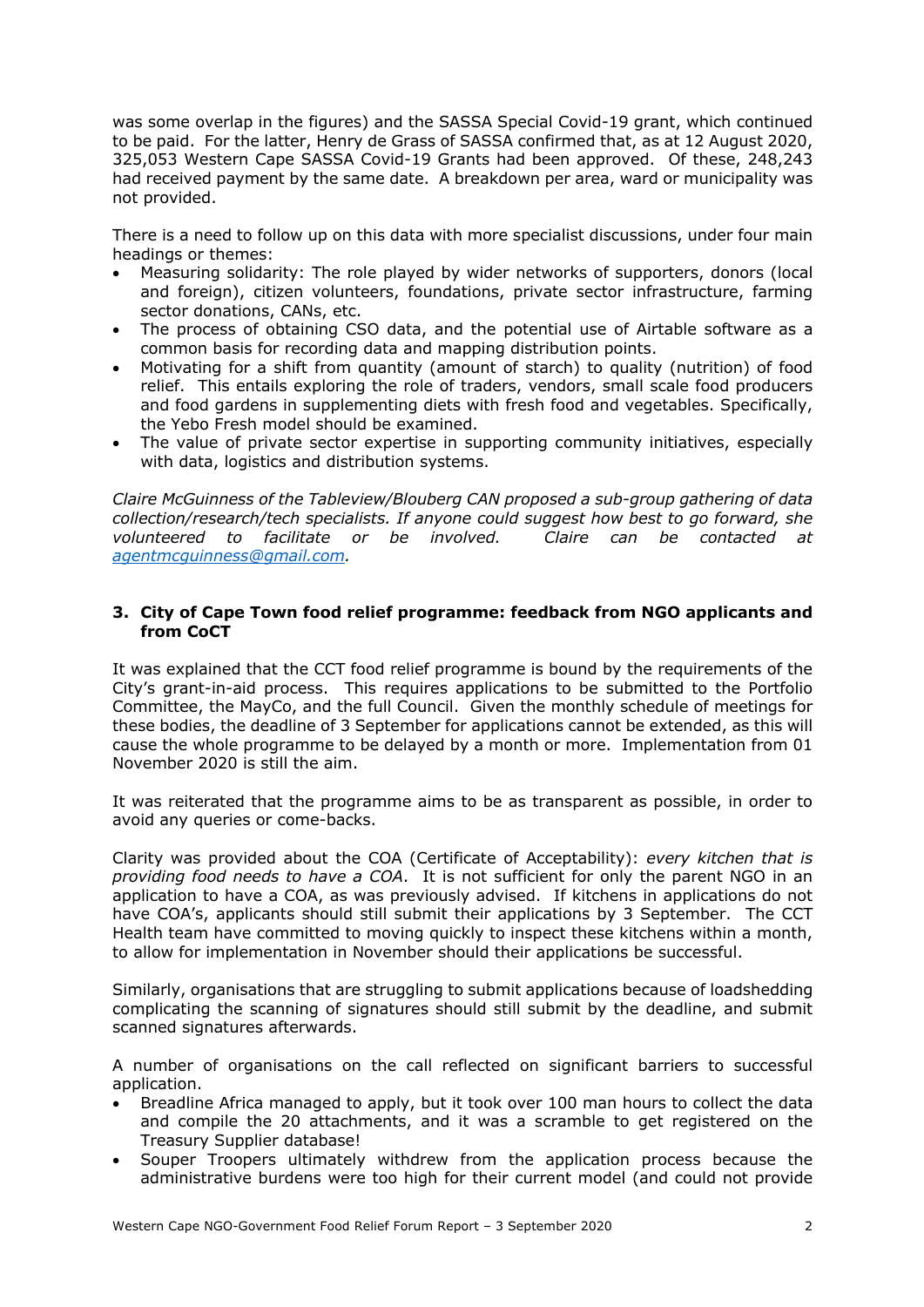for someone to handle reporting challenges moving forward, as that did not fit in the 7% operational expenses allowed).

- The Delft Action Network was also unable to submit an application. The community kitchens had many questions around reporting requirements that could not be managed within the limitations and complexities of the network structure. This had the unfortunate consequence of some of the community kitchens feeling excluded by the City's application requirements.
- Regrettably, several NPO's did not apply due to not having COAs. If they had been made aware of the "extension" to the deadline in this one respect, they would have applied.

It was clarified that there is only one application process for this food relief programme, despite the money (R25m) being paid out in two tranches.

*Luzuko Mdunyelwa of the City of Cape Town committed to providing data to the Forum on numbers of applications as soon as he was able.* 

Given that CCT is also looking at healthy food systems, beyond the food aid programme, it is important that the Forum should engage with CCT, on co-designing and coimplementing such systems.

The struggle experienced by a number of NGOs in applying for the CCT Food Relief funding is partly as a result of the very formalised regulatory framework of government not being set up to deal with informality – which represents the majority of SA society. If the costs of compliance in this application process could be evaluated, useful information that could be applied to better enabling such processes in future, could be acquired.

*Luzuko Mdunyelwa will also provide the data from the previous Mayors Relief Scheme to Jan Schenk to be incorporated into the food data report.*

#### **3. Getting from food aid to food security: Engaging the WCG Recovery Plan**

The internal process of prioritisation within WCG with respect to the WCG Recovery Plan, is still under way. Relevant items for the Forum within that Plan are therefore not yet ready for discussion. Andrew Boraine is meeting with the WCG next week, and proposed that the Forum meeting on 17 September focus on this issue.

In terms of CSO ideas on community-led recovery, input was received from Erica Inches on behalf of the Cape Town Together Food-Growers' Initiative. This input raised a number of important issues, including:

- Relationships between CSOs and government
- Government policies on urban agriculture, as well as a more enabling environment
- Accessing City infrastructure, support systems and resources
- Alternative economic models.

Erica Inches also submitted a case study from the Helderberg CAN on existing relationships between community-facing organisation ('first responders'), water and sanitation, community gardens and growers (grow what you CAN), and mentoring and crafting, and how to more towards more resilient and thriving communities (attached).

An article on Cape Town Together and the role of CANs appeared in the Daily Maverick: https://www.dailymaverick.co.za/article/2020-08-26-cape-town-together-aneighbourhood-based-network-of-170-organisations/.

The experimental Community Recovery Programme was also discussed. This is a partnership between WCG, the DG Murray Trust, the EDP, and 225 community kitchens and local retailers, spazas and informal vendors in 13 Covid-hotspot areas (6 in the Metro